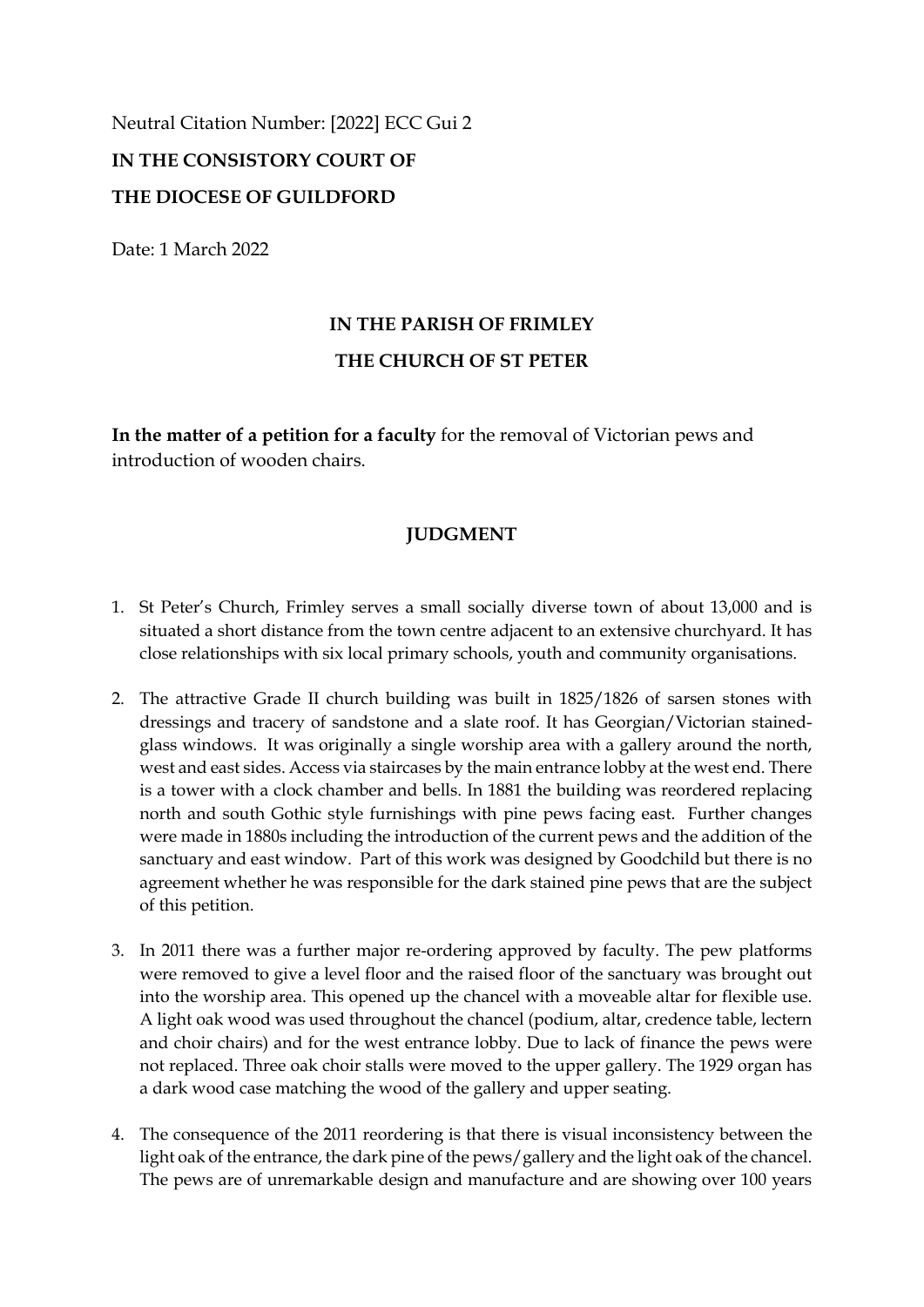of wear and tear, with some supports broken in places. The bench seats are rather shallow for comfortable seating and the leg supports are basic with various modern repairs using plywood and L-brackets. The end panels have a pleasing gothic design.

- 5. In July 2020 the PCC decided how to reopen adhering to Covid-19 guidance and a subcommittee proposed the temporary removal of the pews. This was authorised by Archdeacon's licence on 29 July 2020. The majority of the pews were stored in a large storage container in the car park with a few retained in the church and church hall. The pews were removed without damaging the floor. The pews were inspected by the church's architect who noted they were in a poor condition and would need significant repair if reinstalled. Responses to a parishioners' consultation process during February 2021 were considered by the PCC in March 2021 together with the architect's inspection report. A majority of the consultees were in favour of removing the pews, but some were strongly opposed. The PCC decided (by a vote of 13 to 2) to replace the pews with chairs.
- 6. On 18 May 2021 the PCC agreed to formally submit the faculty application for the permanent removal of the pews and introduction of chairs. A chair sub-committee was established. After considering modern pews and testing chairs from a variety of wellknown church suppliers the PCC chose the Bethel Chair manufactured by Trinity. This is a strong, traditional beech chapel chair which is stackable on a bespoke stacking trolley. Its beech wood tone is similar to the light oak of the chancel and entrance. The armchair and upholstered versions are also stackable. They can be linked for improved safety. I have been provided with a variety of seating layouts which shows that careful thought has been put into how up to 80 chairs can be laid out for different worship services.
- 7. The Victorian Society provided a substantial response to consultation. It noted the heritage importance of the 1887 reordering by T Goodchild which it said was partly lost by the 2011 reordering. The Society says that the pews are an important part of Goodchild's work, rejecting the assessment that they are poor quality. The DAC contends that the pews were not by Goodchild. The petitioners indicate that they may have been introduced by him but may have come from another church. The Society points out that temporary Covid restrictions are not good grounds for a permanent reordering. It suggests that other parts of the premises are available for flexible community use. It objects to the Bethel Chairs saying that the upholstery and light stain would harm the significance of the church and are "completely unacceptable in the context of a nationally important church interior". It suggests that chairs must be timber, not upholstered and stained to match the existing woodwork in an effort to retain as far as possible something of the coherence of the interior. The Society criticises the granting of a TMRO to remove pews as does the Ancient Monuments Society. The AMS and CBC also comment adversely on the upholstery and colour of the proposed chairs. Historic England made no comment.
- 8. The DAC in its response noted that parishioners' concerns about social distancing are likely to continue for some time and this is addressed by the proposals. They also assist the requirement to meet 'net zero carbon' by 2030 and the Bishop of Guildford's Transforming Church, Transforming Lives vision. The DAC suggest the proposed changes will result in public benefit (including matters such as liturgical freedom, pastoral well-being, opportunities for mission, and putting the church to viable uses that are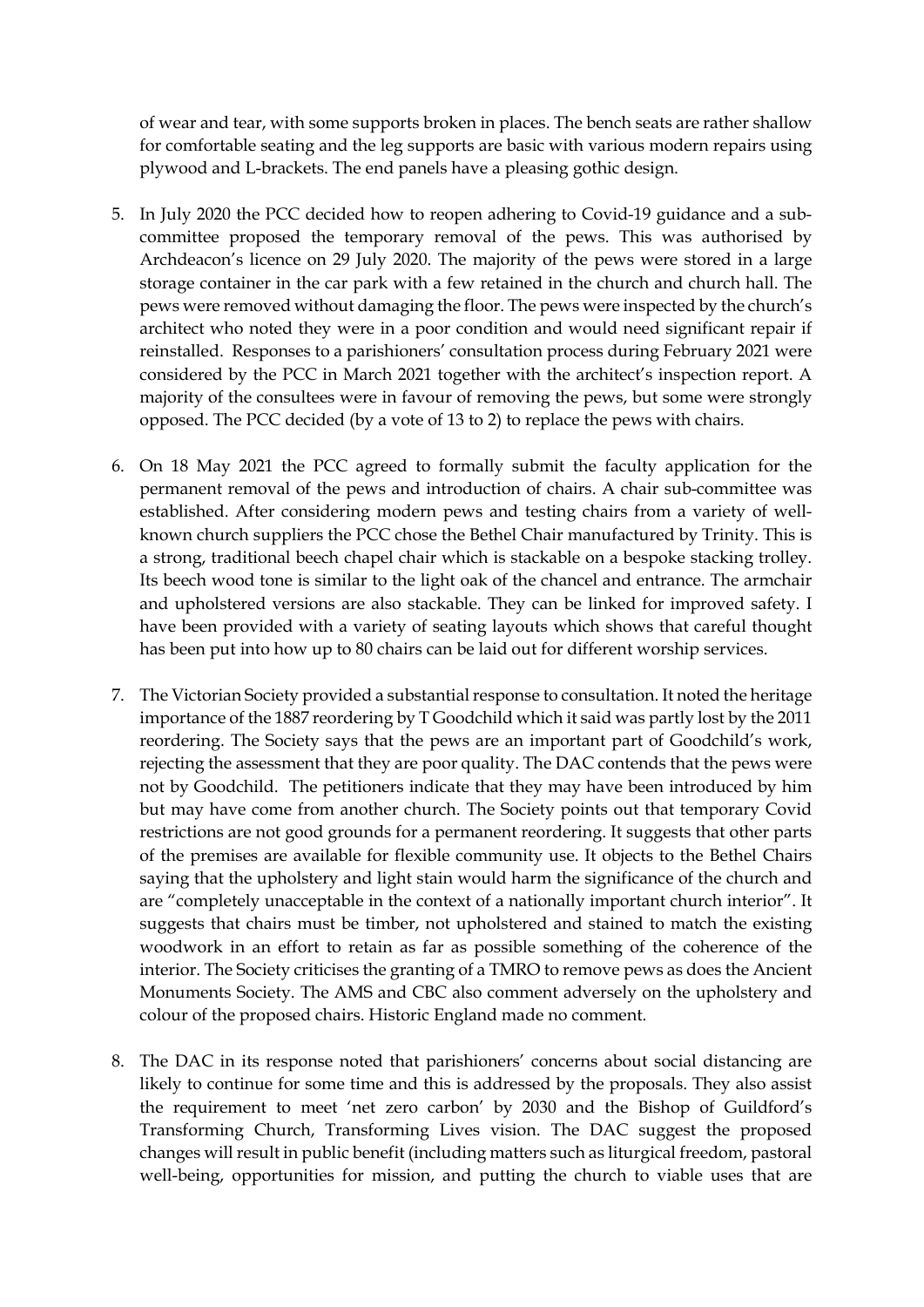consistent with its role as a place of worship and mission) and outweigh any suggested harm to the church and its heritage. The DAC support upholstered chairs as they reduce energy usage and give greater overall comfort.

- 9. The public consultation notice was displayed from 12 September 2021 12 October 2021 and announced at Sunday services (which were live-streamed) and in the newsletter. A large number of letters of objection were received with common themes, some from parishioners and some from people outside the parish. Many are based on a general preference for 'traditional' pews over 'modern' chairs. A number dislike the temporary use of the chairs from the church hall which are undoubtedly unsightly and not in keeping with the beauty of the church. Others commented that chairs would be unsteady. I consider that these type of objections may be addressed by the high-quality Bethel chairs that are now proposed. A number were concerned with a perceived failure to consult them properly before the PCC reached its decision and at using the Covid restrictions to secure a temporary licence. The way in which the pews were temporarily stored and replaced by church hall chairs was a significant cause of anger and distress. A number indicated a strong objection to the reordering authorised by faculty in 2011 or rejected the need for flexible use of the church building for community and church groups saying that they could use the church hall.
- 10. I have considered the objections carefully. None of the objectors applied to be a party opponent but in order to ensure that I could give proper consideration to the strength of feeling, I carried out an informal visit to St Peters on 10 February 2022. I was better able to understand the proposals in context and could inspect the pews. Although the petitioners were present I did not seek or obtain any information which differed from the written material already submitted.
- 11. The petitioners propose to replace the pews with light oak Bethel chairs. They seek to have greater capacity to welcome schools, colleges, and musicians and to make the building more adaptable during and after the pandemic. Chairs will permit the church to be laid out with prayer stations and reflective activities during Lent and Thy Kingdom Come seasons and will allow continued use by community groups improving the mission of the church. The Youth Café, Toddler Fun and a new support group for mothers all need flexible space in the church in addition to adjacent the church hall. Removal of pews will permit a space for exhibitions, music festivals and occasional concerts. The seating capacity of the church will accommodate up to 80 on the ground floor with pledges having been obtained from the congregation to purchase chairs. The gallery capacity is unaffected.
- 12. I have considered the questions in *Re St Alkmund, Duffield* [2013] Fam 158 and in particular:
	- a. Whether the proposals result in harm to the significance of the church as a building of special architectural or historic interest.
	- b. The seriousness of any harm.
	- c. Whether there is clear and convincing justification for carrying out the proposals.
	- d. Whether the resulting public benefit outweighs any harm.